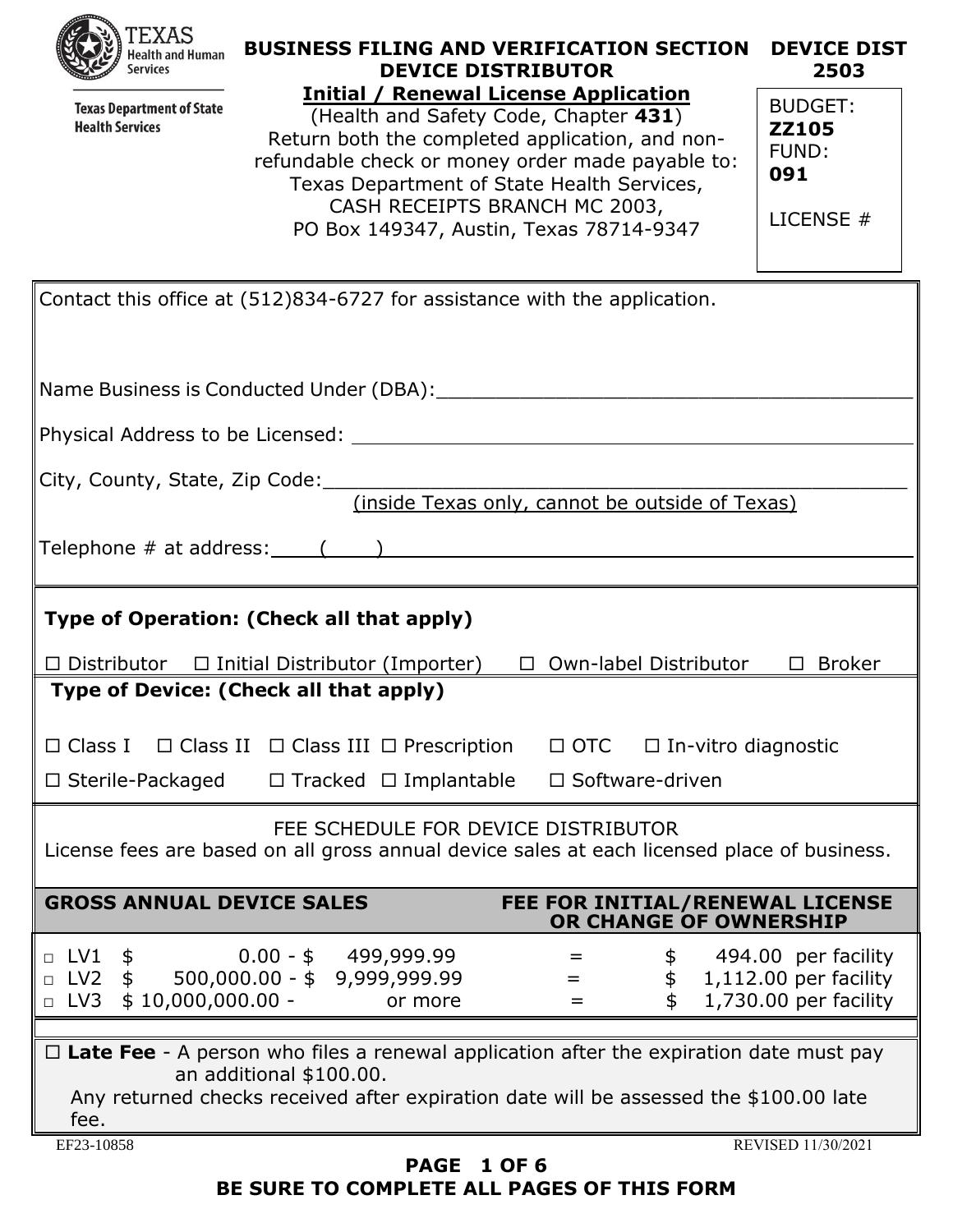## **Exemption from license fee:**

25 TAC 229.427 A person is exempt from the license fees required by this section if the person is a charitable organization, as described in the Internal Revenue Code of 1986, 501(c)(3), to a nonprofit affiliate of the organization, to the extent otherwise permitted by law.

**VERIFICATION:** I swear or affirm that all information in this application is true and correct. I further certify by signature hereon, that I am authorized to execute this document on behalf of the corporation and am eligible to receive a license. If signing this as owner of a sole proprietorship, I am not delinquent in the payment of any child support owed under Chapter 232, Family Code. If signing as a sole proprietor, I certify I have filed the assumed name certificate in appropriate counties pursuant to Business and Commerce Code, Chapter 36. I further certify that I have read and understand Chapter 431 of the Health & Safety Code, the applicable provisions of 25 Texas Administrative Code, Chapter 229, and agree to abide by them.

| sign<br>here▶      | Date: |                  |                                   |
|--------------------|-------|------------------|-----------------------------------|
| <b>Print Name:</b> |       | □ Partner        | $\Box$ Corporate Designe<br>Agent |
|                    |       | I Title: a Owner | n President                       |

PRIVACY NOTIFICATION: With few exceptions, you have the right to request and be informed about information that the State of Texas collects about you. You are entitled to receive and review the information upon request. You also have the right to ask the state agency to correct any information that is determined to be incorrect. You may visit our website listed below for more information on the Privacy Notification (Reference: Government Code, Section 552.021, 552.023 and 559.004).

### **ALL SIX PAGES OF THE APPLICATION FORM MUST BE COMPLETED BEFORE A LICENSE WILL BE ISSUED.** Please allow 4-6 weeks for

processing**.**  Visit our website at: www.dshs.texas.gov

Please address **correspondence only** to: Texas Department of State Health Services Food and Drug Licensing Group, MC 2835 PO Box 149347 Austin, Texas 78714-9347

# **PAGE 2 OF 6**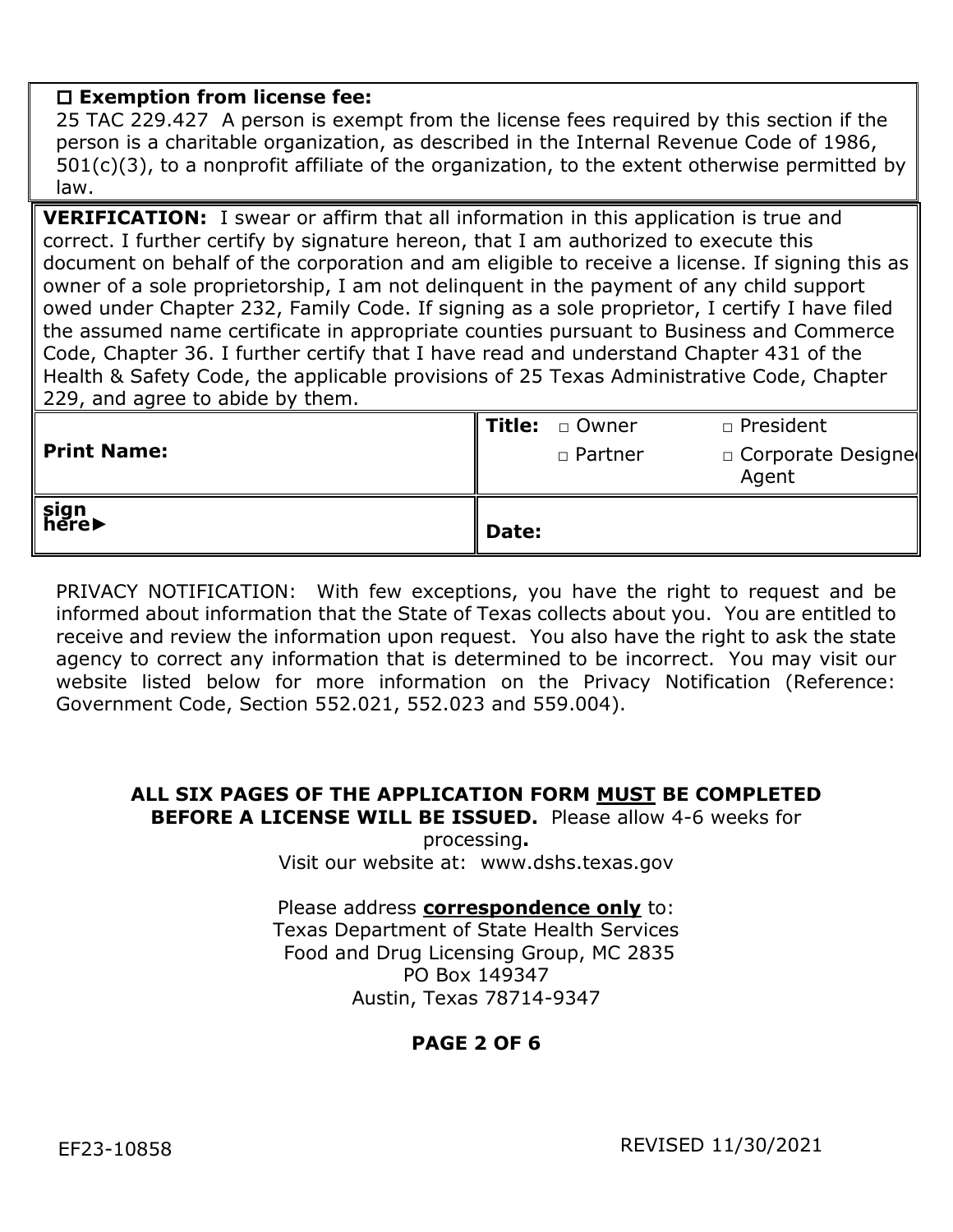| <b>PURPOSE OF THIS APPLICATION:</b> Mark appropriate box to indicate purpose of<br>application, and/or any changes in status of firm. Initial licenses will expire two years<br>from the date of payment receipt by the Department.                                                                                                                                                                                                              |  |  |  |
|--------------------------------------------------------------------------------------------------------------------------------------------------------------------------------------------------------------------------------------------------------------------------------------------------------------------------------------------------------------------------------------------------------------------------------------------------|--|--|--|
| $\square$ New                                                                                                                                                                                                                                                                                                                                                                                                                                    |  |  |  |
| $\Box$ Change of ownership: If change affects multiple licensed locations, contact us at<br>512-834-6727. Note - if ownership name, EIN, DBA, & location are remaining the<br>same, and the only change is the actual owner(s), please call our office prior to<br>submitting this application. If this is a change in parent company only and the licensed<br>information is not changing, call our office prior to submitting the application. |  |  |  |
|                                                                                                                                                                                                                                                                                                                                                                                                                                                  |  |  |  |
|                                                                                                                                                                                                                                                                                                                                                                                                                                                  |  |  |  |
|                                                                                                                                                                                                                                                                                                                                                                                                                                                  |  |  |  |
| $\Box$ <b>Amended</b> : If change affects multiple licensed locations contact us at 512-834-6727<br>prior to submitting application. The current expiration date remains in effect for<br>amendment only.                                                                                                                                                                                                                                        |  |  |  |
|                                                                                                                                                                                                                                                                                                                                                                                                                                                  |  |  |  |
|                                                                                                                                                                                                                                                                                                                                                                                                                                                  |  |  |  |
|                                                                                                                                                                                                                                                                                                                                                                                                                                                  |  |  |  |
|                                                                                                                                                                                                                                                                                                                                                                                                                                                  |  |  |  |
|                                                                                                                                                                                                                                                                                                                                                                                                                                                  |  |  |  |
| $\Box$ <b>Renewal:</b> Renewals are valid from the anniversary date. Failure to submit the<br>renewal fee before the expiration date will result in a delinquency fee for each location<br>and must be remitted before the license will be issued. Note $-$ if you are submitting an<br>amendment with the renewal, call our office prior to submitting the application. The<br>renewal and amendment carry separate fees that will be due.      |  |  |  |
| $\Box$ Notice that this firm is out of business.                                                                                                                                                                                                                                                                                                                                                                                                 |  |  |  |
| Sign & date page 1 and return.                                                                                                                                                                                                                                                                                                                                                                                                                   |  |  |  |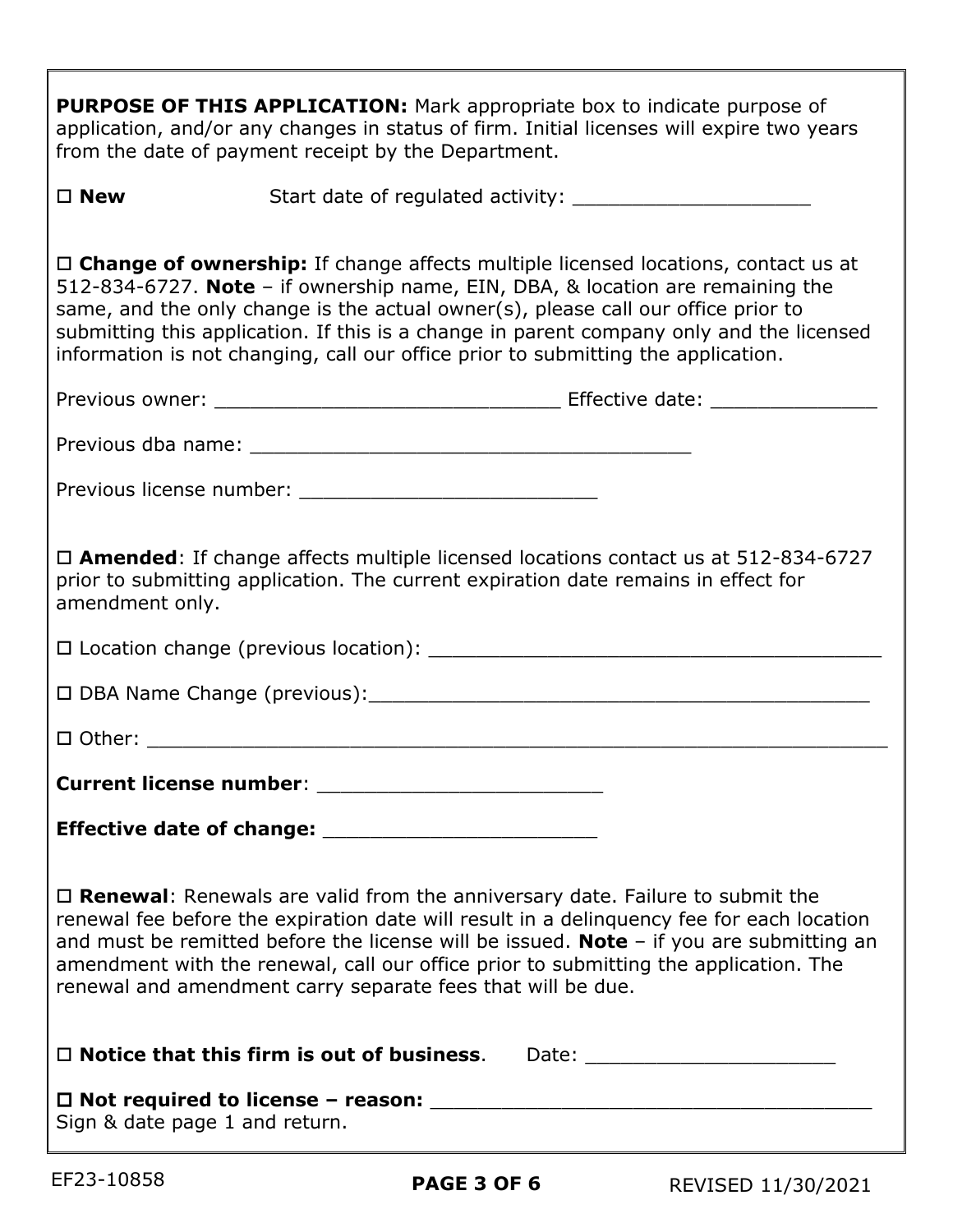# **RESPONSIBLE INDIVIDUAL IN CHARGE AT PHYSICAL ADDRESS**

| A license cannot be issued for manufacturing or holding of foods for distribution in any<br>room used as living or sleeping quarters; or for the manufacturing, assembling, testing,<br>processing, packing, holding or labeling of drugs and/or devices from any personal<br>residence.<br>Please note: Only drug, device, and/or certificate of authority applicants are required<br>to fill in residence address, driver's license number, and date of birth. |                         |  |  |
|------------------------------------------------------------------------------------------------------------------------------------------------------------------------------------------------------------------------------------------------------------------------------------------------------------------------------------------------------------------------------------------------------------------------------------------------------------------|-------------------------|--|--|
| Name & title                                                                                                                                                                                                                                                                                                                                                                                                                                                     | Date of birth           |  |  |
| Residence address                                                                                                                                                                                                                                                                                                                                                                                                                                                | Driver's license number |  |  |
|                                                                                                                                                                                                                                                                                                                                                                                                                                                                  |                         |  |  |
|                                                                                                                                                                                                                                                                                                                                                                                                                                                                  |                         |  |  |
| <b>MAILING ADDRESS INFORMATION</b> (The license and/or courtesy renewal notice will<br>be sent to the address below).                                                                                                                                                                                                                                                                                                                                            |                         |  |  |
|                                                                                                                                                                                                                                                                                                                                                                                                                                                                  |                         |  |  |
| Mailing address: National Action of the Contract of the Contract of the Contract of the Contract of the Contract of the Contract of the Contract of the Contract of the Contract of the Contract of the Contract of the Contra                                                                                                                                                                                                                                   |                         |  |  |
|                                                                                                                                                                                                                                                                                                                                                                                                                                                                  |                         |  |  |
| Name of application preparer (contact person): _________________________________                                                                                                                                                                                                                                                                                                                                                                                 |                         |  |  |
|                                                                                                                                                                                                                                                                                                                                                                                                                                                                  |                         |  |  |
|                                                                                                                                                                                                                                                                                                                                                                                                                                                                  |                         |  |  |
|                                                                                                                                                                                                                                                                                                                                                                                                                                                                  |                         |  |  |

**LICENSE HOLDER INFORMATION:** Please enter the 11-digit State Tax Payer's Identification number on file with the Texas Comptroller of Public Accounts. Enter the 9 digit Federal Employee Identification Number **(EIN).**

\_\_\_\_\_\_\_\_\_\_\_\_\_\_\_\_\_\_\_\_\_\_\_\_\_\_\_\_\_\_\_\_\_\_\_\_\_\_\_\_\_\_\_\_\_\_\_\_\_\_\_\_\_\_\_\_\_\_\_\_\_\_\_\_\_\_\_\_\_

**Taxpayer number Community Community Community Community Community Community Community Community Community Community**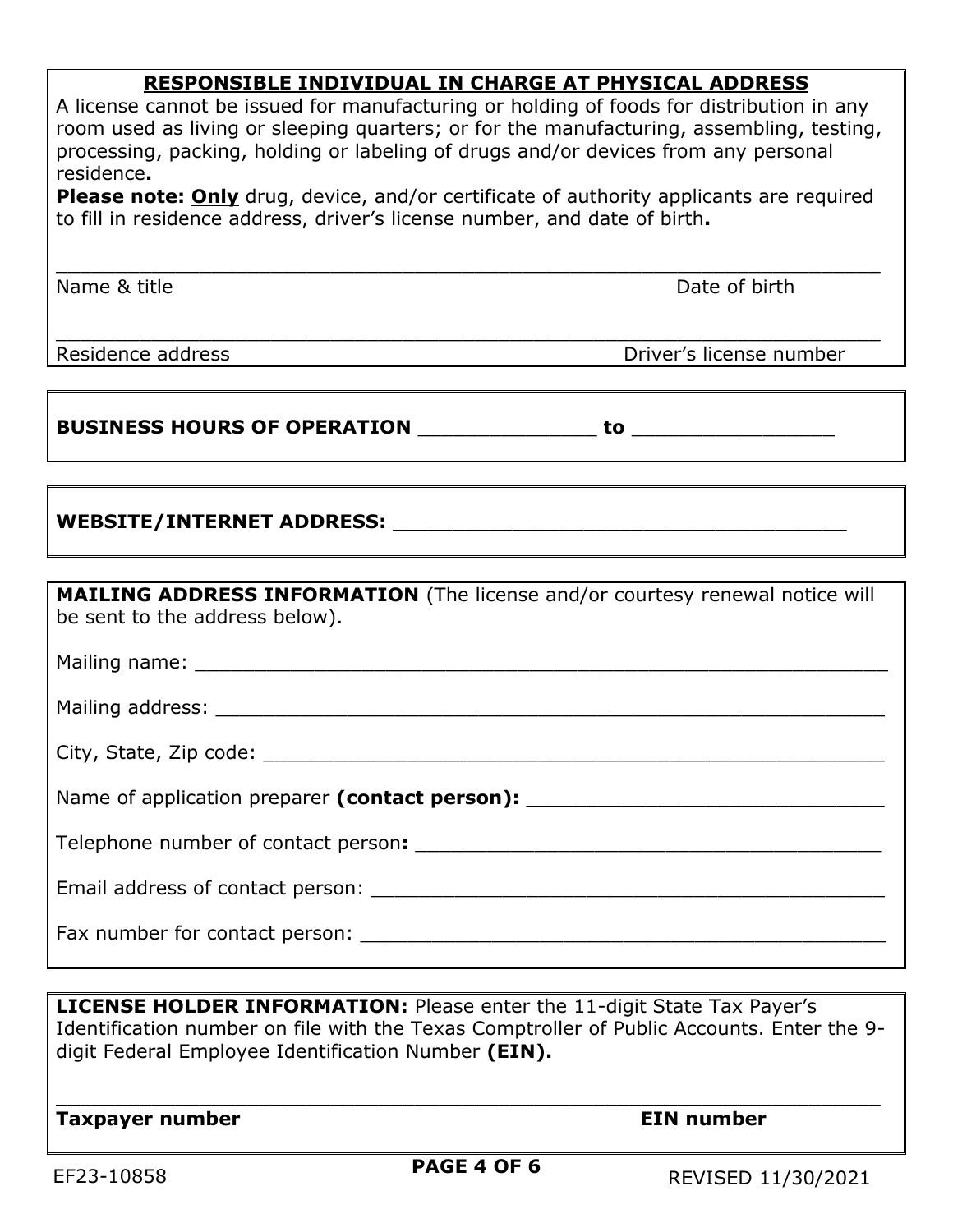**Please note: Only** for Drug, Device, and/or Certificate of Authority applications:

Has the applicant, licensee, and/or managing officer(s) been convicted of a felony or misdemeanor?  $\square$  Yes  $\square$  No

**If yes,** please attach a statement explaining the conviction and include a copy of the driver's license with the application.

For the information below, complete the **box** that applies to the ownership of the license. **In addition**, **where stated below, residence address, driver's license number**, **and date of birth are required**.

| $\Box$ Sole Owner / Proprietorship |            |            |
|------------------------------------|------------|------------|
| Name of sole owner:                |            |            |
| Residence address                  | <b>DLN</b> | <b>DOB</b> |
|                                    |            |            |

| $\Box$ Association $\Box$ State Agency |            |            |
|----------------------------------------|------------|------------|
|                                        |            |            |
|                                        |            |            |
|                                        |            |            |
|                                        |            |            |
| Residence address                      | <b>DLN</b> | <b>DOB</b> |
|                                        |            |            |
|                                        |            |            |
|                                        | <b>DLN</b> | DOB        |
|                                        |            |            |
| □ Partnership □LP □ LLP □LTD           |            |            |
|                                        |            |            |
|                                        |            |            |
|                                        |            |            |
|                                        |            |            |

(partnership information continued on next page)